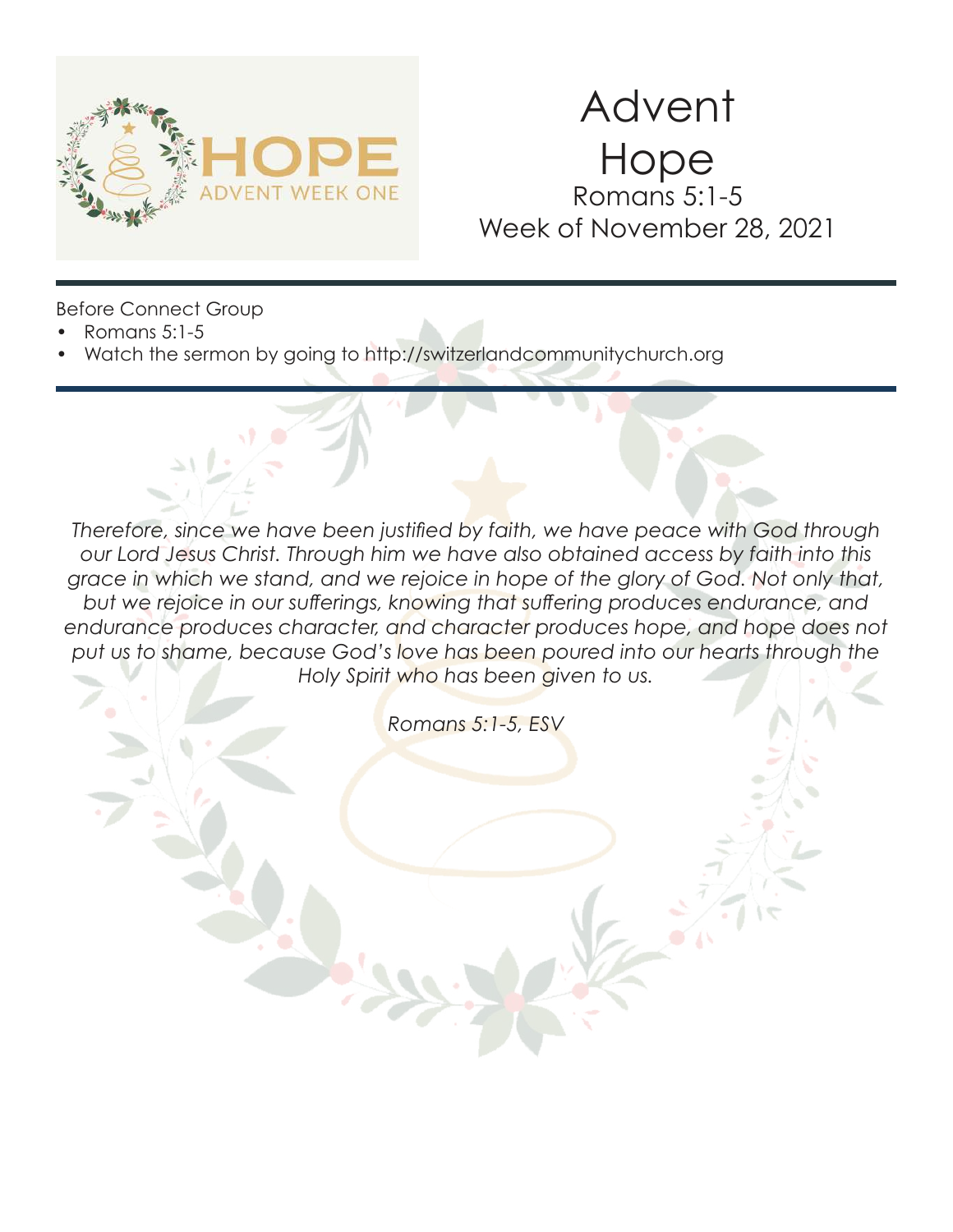# **Sermon Notes**

*This is the opening of the door to adoration, knowing that though we were against Him, the grace of God is super abounding.* 

Advent simply means "coming." The next four weeks we are taking a break from our study in Ephesians and we are going to labor toward preparing our hearts for the "coming" of Christ. This Advent we want to focus on adoration. To "adore" Christ means to celebrate Him, to center our celebration on the good news of the coming of Jesus Christ, to elevate our celebration on the coming of Jesus Christ, and to prioritize Him as the central focus of our world rather than the consumeristic mindset available in our culture. This means that Means to make sure that nothing takes any time away from Him. Rather, make more time for growing in relationship with Him. Finally, we want to experience a deep love for Him, not just an intellectual discussion but a longing of the soul for relationship with our Savior.

We have come to realize that "knowing" Christ is so much more than simply acknowledging him. You must understand the intimacy of the Gospel before you can be appropriately motivated to imitate God. *Ephesians 3:14-19 For this reason I bow my knees before the*  Father, from whom every family in heaven and on earth is named, that according to the riches of his glory he may grant you to be strengthened with power through his Spirit in your *inner being, so that Christ may dwell in your hearts through faith—that you, being rooted and grounded in love, may have strength to comprehend with all the saints what is the breadth and length and height and depth, and to know the love of Christ that surpasses knowledge, that you may be filled with all the fullness of God.* I cannot over emphasize how precious this prayer is over us this season. This is truly a prayer of adoration. A prayer that longs for us to move well beyond acknowledging Christ, but come to a place of worshiping Him. There are some in here this morning who have yet to come to adore Christ. You may respect him greatly. You may even call him your savior, but you have yet to experience adoration.

#### **Hope**

- *Romans 5:1-5 Therefore, since we have been justified by faith, we have peace with God through our Lord Jesus Christ. Through him we have also obtained access by faith into this grace in which we stand, and we rejoice in hope of the glory of God. Not only that, but we rejoice in our sufferings, knowing that suffering produces endurance, and endurance produces character, and character produces hope, and hope does not put us to shame, because God's love has been poured into our hearts through the Holy Spirit who has been given to us.*
- As we come to the topics of our Advent this Christmas season, we begin with "hope".
- Many might say that Romans is not usually the text to which we would turn for the narrative of the Birth of Jesus. Rather, it seems that the text is specifically dealing with the Cross of Christ.
- The Birth of Jesus and the Death, burial, and resurrection are all of one story.
- We cannot fully adore and celebrate the birth of Jesus this Christmas without the Cross in view. If we do not teach the Victory of Easter in the same breath as our birthday song at Christmas, we will drift from the Glory and weight of this season.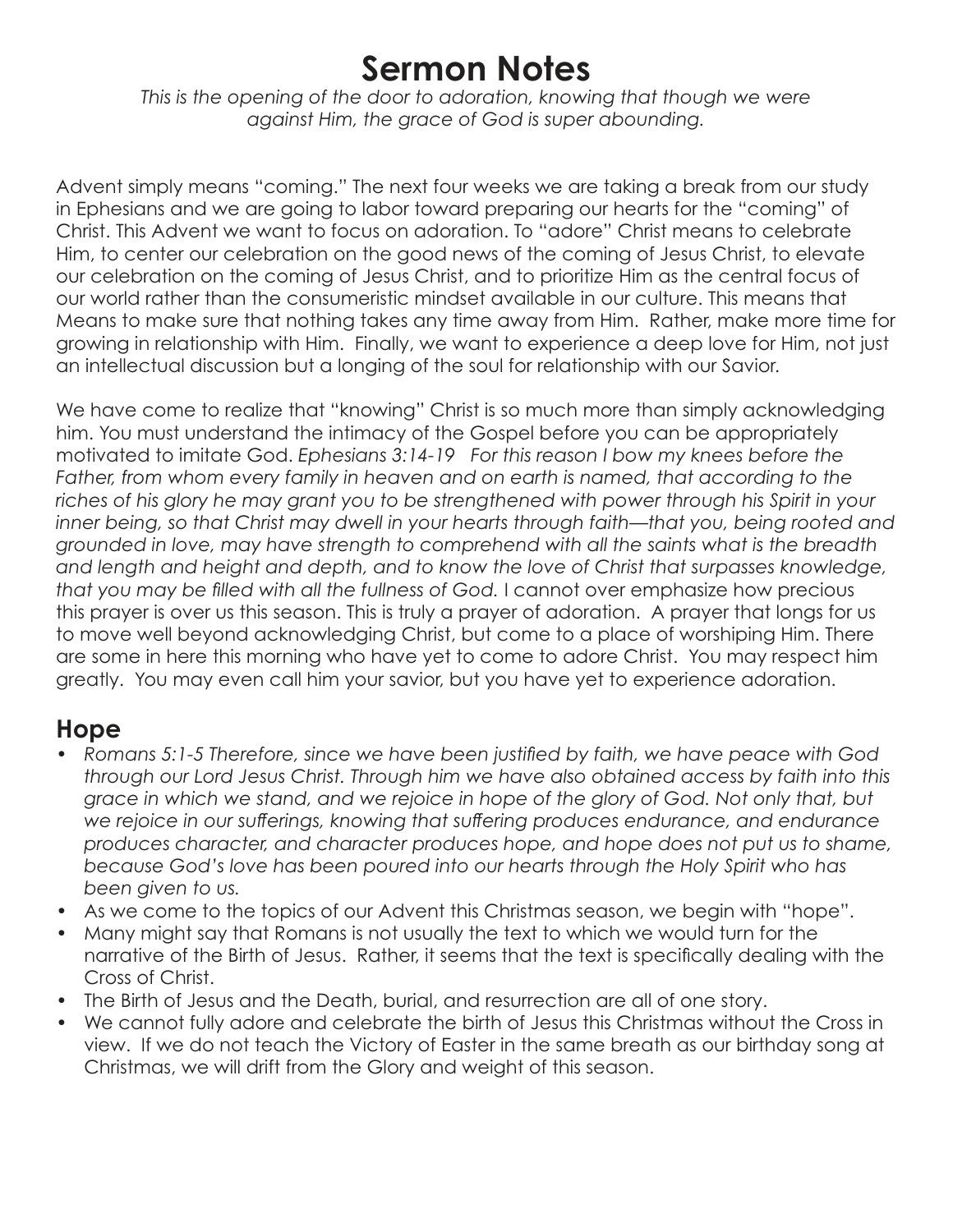#### **Rejoice In Hope of the Glory of God The Glory of God in the birth of Jesus Christ.**

- He is the fulfilment of all prophetic hope.
- Matthew 1:1 The book of the genealogy of Jesus Christ, the son of David, the son of *Abraham.*
- As all the people looked for the future hope, they were looking for the Christ. Every moment in history hinges on this coming of Jesus Christ into the world.
- He is the true revelation and relationship of God with man.
- *Colossians 1:15-20 He is the image of the invisible God, the firstborn of all creation. For by him all things were created, in heaven and on earth, visible and invisible, whether thrones or dominions or rulers or authorities—all things were created through him and*  for him. And he is before all things, and in him all things hold together. And he is the head of the body, the church. He is the beginning, the firstborn from the dead, that *in everything he might be preeminent. For in him all the fullness of God was pleased*  to dwell, and through him to reconcile to himself all things, whether on earth or in *heaven, making peace by the blood of his cross.*

### **The Glory of God in the Gift of Grace Through Faith**

- Romans 5:2
- It was not just that God sent His son to earth, but it was that He sent His son to fulfill the greatest act of love.
- The gift of grace, redemption, and forgiveness had been given to us.
- During Advent, we must keep the fullness of the cross and the victory of the resurrection in view as we discuss the birth of Jesus Christ.
- Romans 5:6-8 For while we were still weak, at the right time Christ died for the *ungodly. For one will scarcely die for a righteous person—though perhaps for a good person one would dare even to die— but God shows his love for us in that while we were still sinners, Christ died for us.*
- We were weak, sinful, with an inaibility to pursue righteousness on our own. This is the opening of the door to adoration, knowing that though we were against Him, the grace of God is super abounding.
- We take our sin and take our unrightful position of standing before God and approach Him in the confidence of knowing that it was He who drew us to Him first.
- God has done more for us than we could even imagine or understand the depths of His love for us.

#### **The Glory of God in Hope That Overwhelms Fear and Suffering**

- It is our sufferings that most notably point us back to the hope we have in Christ.
- We rejoice in our sufferings.
- The work Christ has done has come to reign over even our suffering. Whatever we may face in our sufferings is nothing compared to the glory of God that overwhelmes fear and suffering.
- Our suffering most notably points us back to the glory of Christ and helps set the foundation for the adoration of Jesus Christ.
- Because this baby boy was born, everything that comes to us in this life has as its end, "Hope"!
- *Romans 5:15-16 But the free gift is not like the trespass. For if many died through one man's trespass, much more have the grace of God and the free gift by the grace of that one man Jesus Christ abounded for many. And the free gift is not like the result of that one man's sin. For the judgment following one trespass brought condemnation, but the free gift following many trespasses brought justification.*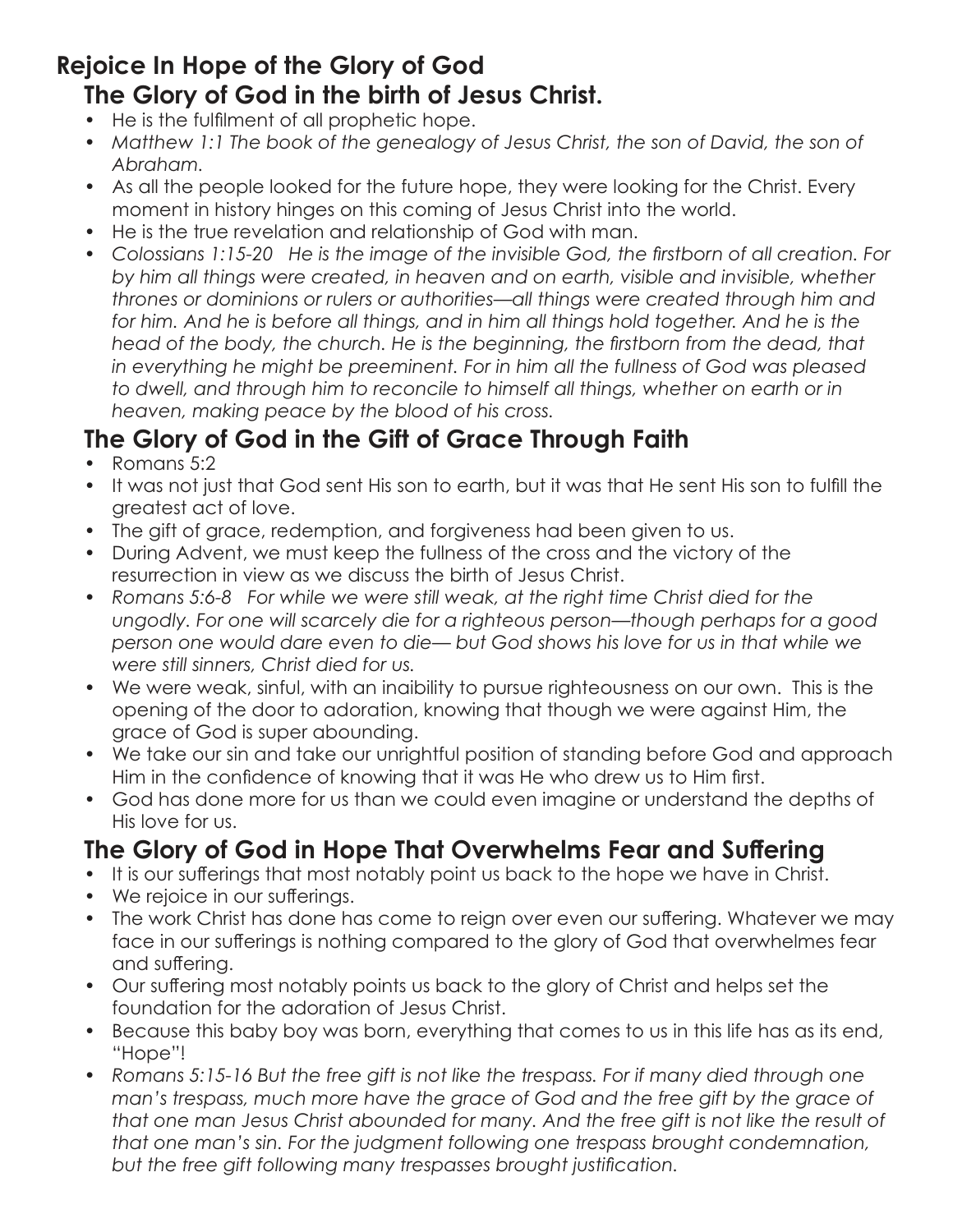### **Hope Does Not Put Us To Shame**

- The only place we will experience victory and eternal joy is faith in Christ, "Hope in Christ"
- The Birth of Jesus points to the death of Christ, The death of Christ points to the resurrection of Christ, The resurrection of Christ points to the Second Coming, the Second Coming culminates all Hope for those who have faith.
- There is no shame for those who have faith.
- The things of this world and the sufferings we face can only turn to character and to hope because Christ is victorious over all our sufferings. Our hope is not vain.
- We lay our hearts, our sufferings, and our sin at the foot of the cross. Even in that moment, we know that Christ died for us, the ungodly, paying the price of our sin, dying in our place. Our sufferings are swallowed up in pride and turned to gold by the same hands who make all things new.
- *1 Corinthians 15:20-25 But in fact Christ has been raised from the dead, the firstfruits of those who have fallen asleep. For as by a man came death, by a man has come also the resurrection of the dead. For as in Adam all die, so also in Christ shall all be made alive. But each in his own order: Christ the firstfruits, then at his coming those who belong*  to Christ. Then comes the end, when he delivers the kingdom to God the Father after destroying every rule and every authority and power. For he must reign until he has put all *his enemies under his feet.*
- This Christmas, you are not just celebrating a birthday, but you are celebrating the power that overwhelms all other powers and dominions.
- This power has been given to you. To adore Christ is to live within this very power.

## **Love Poured Into Our Hearts**

- This special relationship we have with the Father through Jesus Christ is the reason we adore him this Advent season.
- He has provided for us the victory, the glory, and ultimately the Love of God. All beginning at the birth of this baby boy.
- This grace and mercy that has no end has been poured into our hearts to resue an redeem Him and His beloved people.
- *John 17:20-23 I do not ask for these only, but also for those who will believe in me through their word, that they may all be one, just as you, Father, are in me, and I in you, that they*  also may be in us, so that the world may believe that you have sent me. The glory that *you have given me I have given to them, that they may be one even as we are one, I in them and you in me, that they may become perfectly one, so that the world may know that you sent me and loved them even as you loved me.*
- You are glory bearers!

This Advent, I don't want our congregation to simply celebrate the Birth of Christ, I want us to adore Him. I want us to be filled with every emotion as we think on his birth through the lens of the all that he gave. I want all else in this world to drift into the background because it cannot overwhelm the impact and priority of Christ in our lives. Adore Him this Christmas.